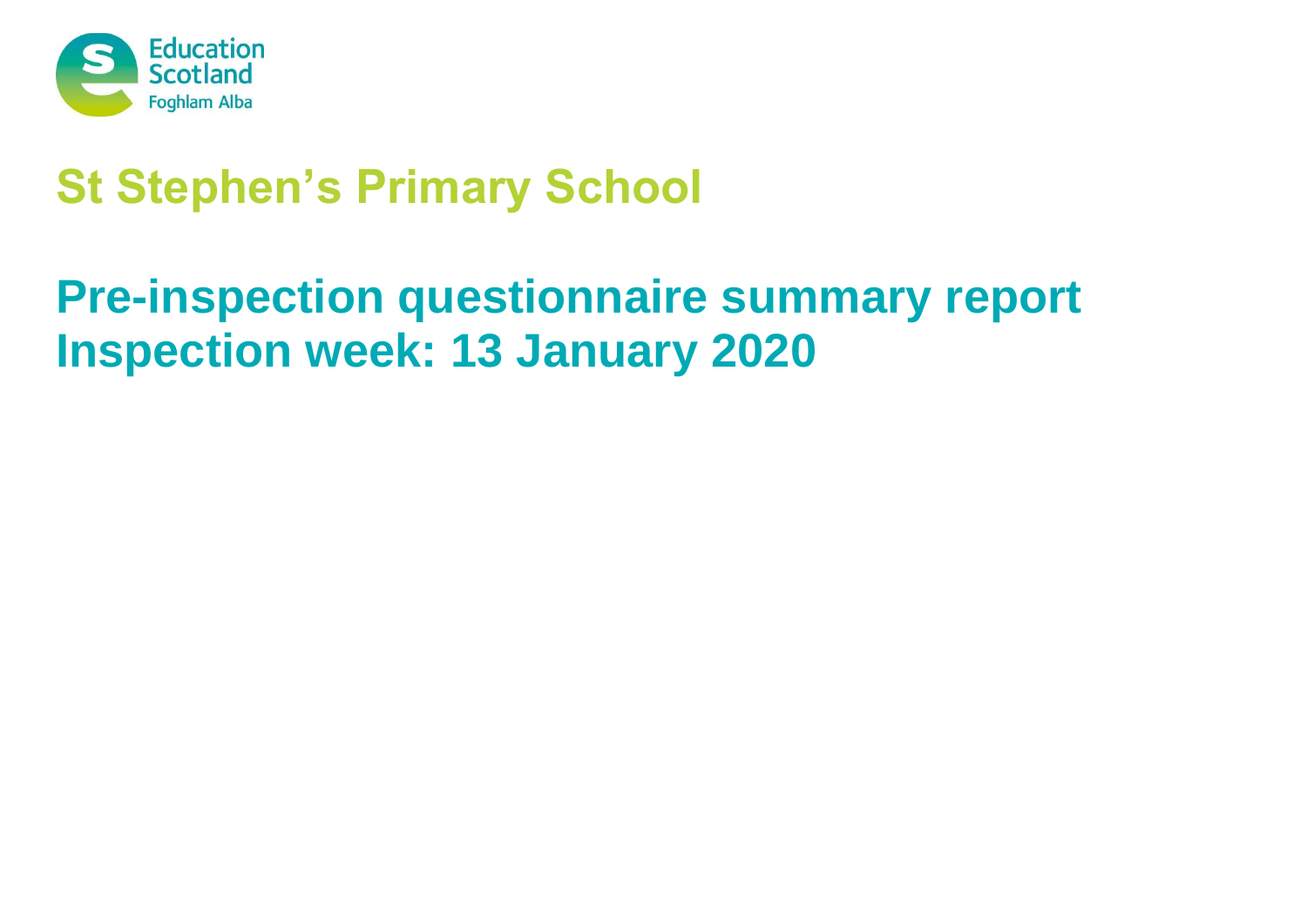# **Questionnaire for children in primary stages (01)**

| Q<br>No.         | <b>Question</b>                                                                                                      | <b>Response</b><br>Count | Agree<br>$\frac{0}{0}$ | <b>Disagree</b><br>℅ | Don't<br>know % | Didn't<br>answer % |
|------------------|----------------------------------------------------------------------------------------------------------------------|--------------------------|------------------------|----------------------|-----------------|--------------------|
| $\overline{4}$   | I feel safe when I am at school.                                                                                     | 136                      | 78.68                  | 5.15                 | 15.44           | 0.74               |
| 5                | My school helps me to feel safe.                                                                                     | 136                      | 83.82                  | 3.68                 | 11.03           | 1.47               |
| 6                | I have someone in my school I can speak to if I am upset or worried about<br>something.                              | 136                      | 88.24                  | 2.94                 | 7.35            | 1.47               |
| $\overline{7}$   | Staff treat me fairly and with respect.                                                                              | 136                      | 72.06                  | 12.5                 | 14.71           | 0.74               |
| 8                | Other children treat me fairly and with respect.                                                                     | 136                      | 66.18                  | 5.15                 | 27.21           | 1.47               |
| 9                | My school helps me to understand and respect other people.                                                           | 136                      | 94.12                  | 0.74                 | 4.41            | 0.74               |
| 10               | My school is helping me to become confident.                                                                         | 136                      | 77.21                  | 5.88                 | 16.18           | 0.74               |
| 11               | My school teaches me how to lead a healthy lifestyle.                                                                | 136                      | 86.76                  | 3.68                 | 7.35            | 2.21               |
| 12               | There are lots of chances at my school for me to get regular exercise.                                               | 136                      | 80.88                  | 5.15                 | 11.76           | 2.21               |
| 13               | My school offers me the opportunity to take part in activities in school<br>beyond the classroom and timetabled day. | 136                      | 90.44                  | 2.21                 | 6.62            | 0.74               |
| 14               | I have the opportunity to discuss my achievements outwith school with an<br>adult in school who knows me well.       | 136                      | 74.26                  | 5.88                 | 19.12           | 0.74               |
| 15 <sub>15</sub> | My school listens to my views.                                                                                       | 136                      | 77.94                  | 8.82                 | 11.03           | 2.21               |
| 16               | My school takes my views into account.                                                                               | 136                      | 69.85                  | 9.56                 | 19.85           | 0.74               |
| 17               | I feel comfortable approaching staff with questions or suggestions.                                                  | 136                      | 67.65                  | 8.82                 | 20.59           | 2.94               |
| 18               | Staff help me to understand how I am progressing in my school work.                                                  | 136                      | 86.03                  | 3.68                 | 9.56            | 0.74               |
| 19               | My homework helps me to understand and improve my work in school.                                                    | 136                      | 58.82                  | 17.65                | 22.06           | 1.47               |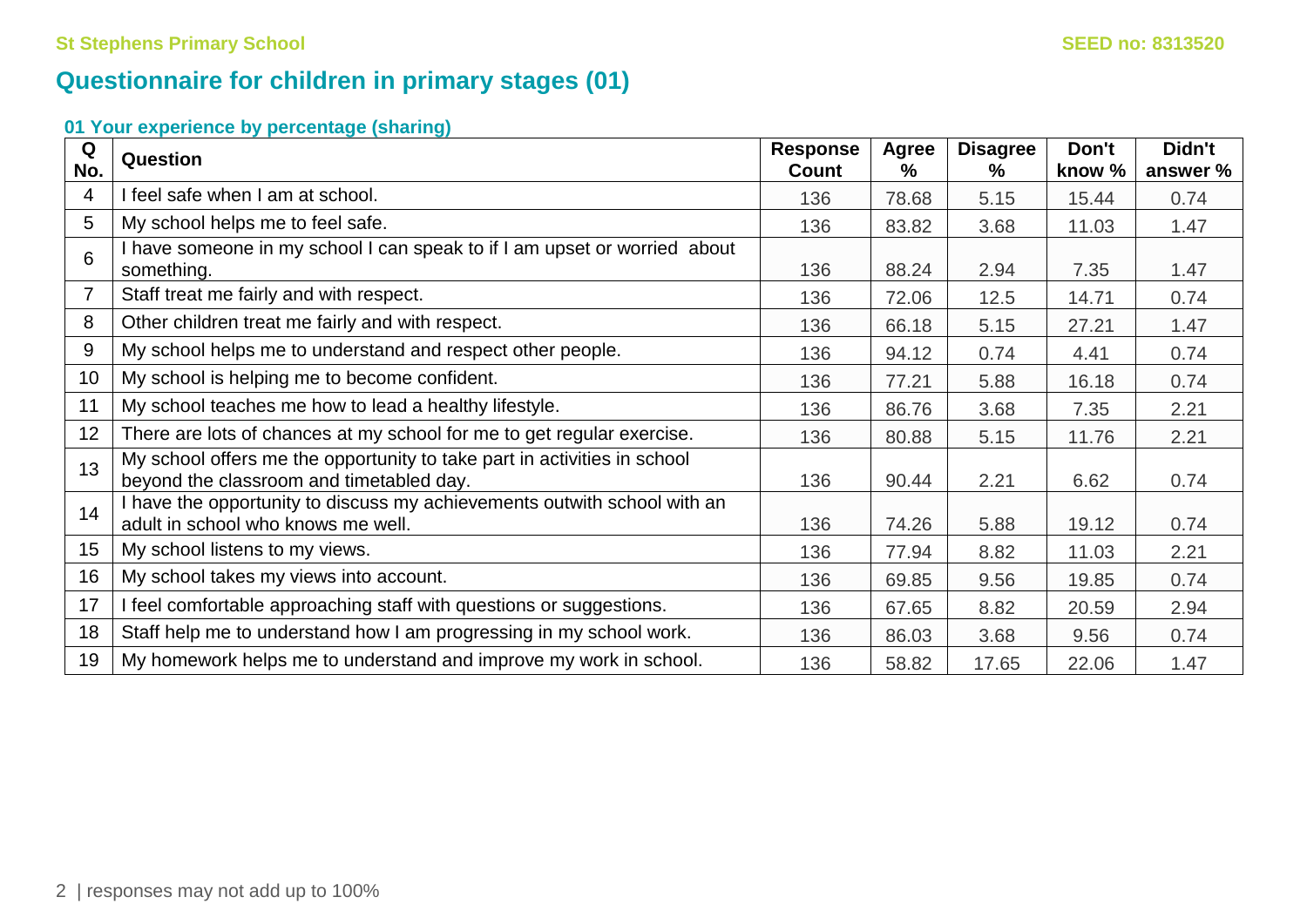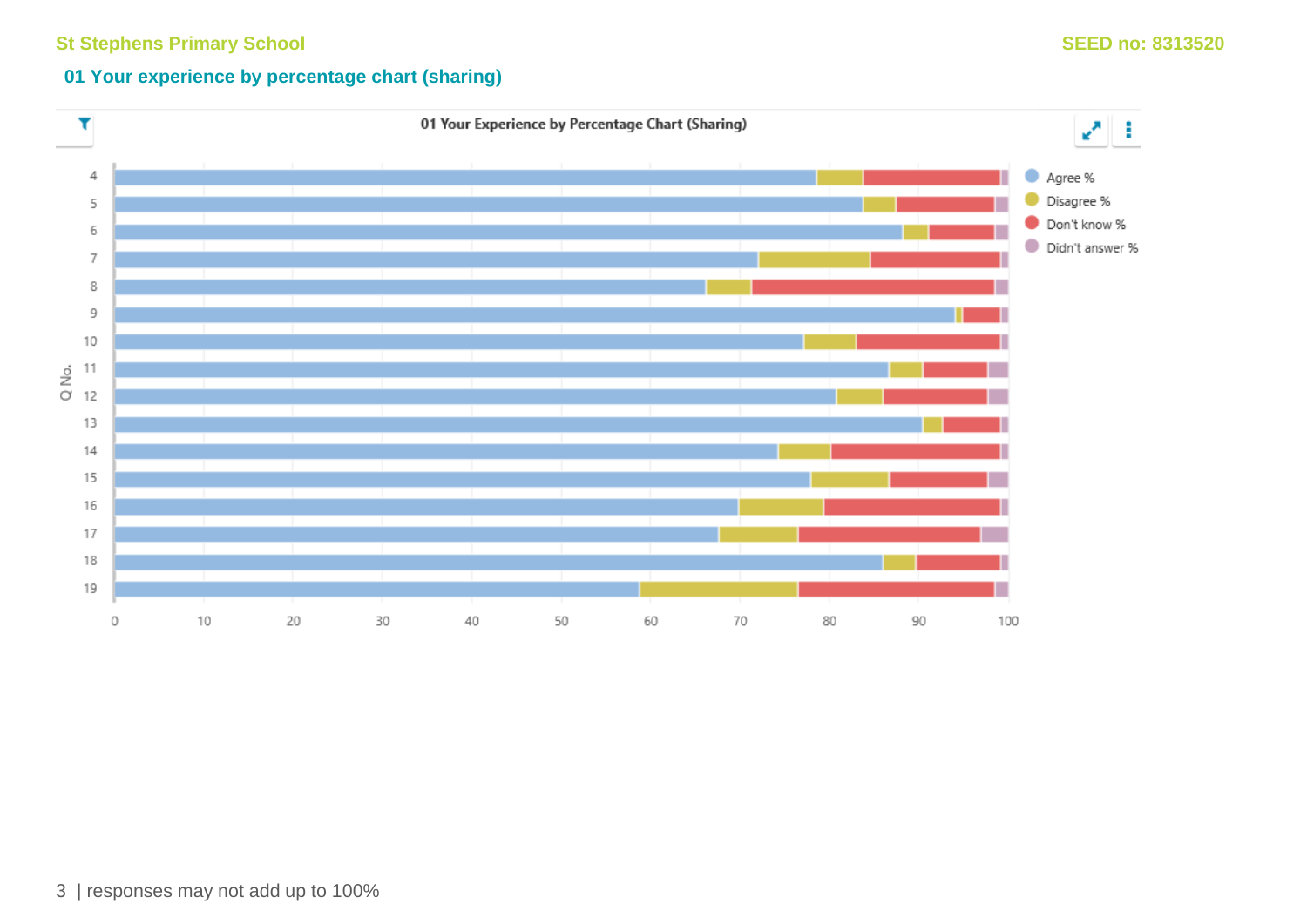#### **01 Your experience by percentage 2 (sharing)**

| Q<br>No. | <b>Question</b>                                                    | <b>Response</b><br><b>Count</b> | All of the<br>time % | Some of the<br>time % | Not very<br>often % | Don't<br>know % | Didn't<br>answer % |
|----------|--------------------------------------------------------------------|---------------------------------|----------------------|-----------------------|---------------------|-----------------|--------------------|
| 20       | Other children behave well.                                        | 136                             | 10.29                | 70.59                 | 12.5                | 5.15            | 1.47               |
| 21       | My teachers ask me about what things I<br>want to learn in school. | 136                             | 19.85                | 43.38                 | 31.62               | 1.47            | 3.68               |
| 22       | enjoy learning at school.                                          | 136                             | 33.09                | 47.79                 | 17.65               | 0.00            | 1.47               |
| 23       | feel that my work in school is hard enough.                        | 136                             | 31.62                | 56.62                 | 8.09                | 1.47            | 2.21               |
| 24       | know who to ask to get help if I find my<br>work too hard.         | 136                             | 74.26                | 17.65                 | 5.15                | 1.47            | 1.47               |
| 25       | am encouraged by staff to do the best I<br>can.                    | 136                             | 66.91                | 22.79                 | 5.88                | 2.94            | 1.47               |
| 26       | am happy with the quality of teaching in<br>my school.             | 136                             | 58.09                | 32.35                 | 5.88                | 1.47            | 2.21               |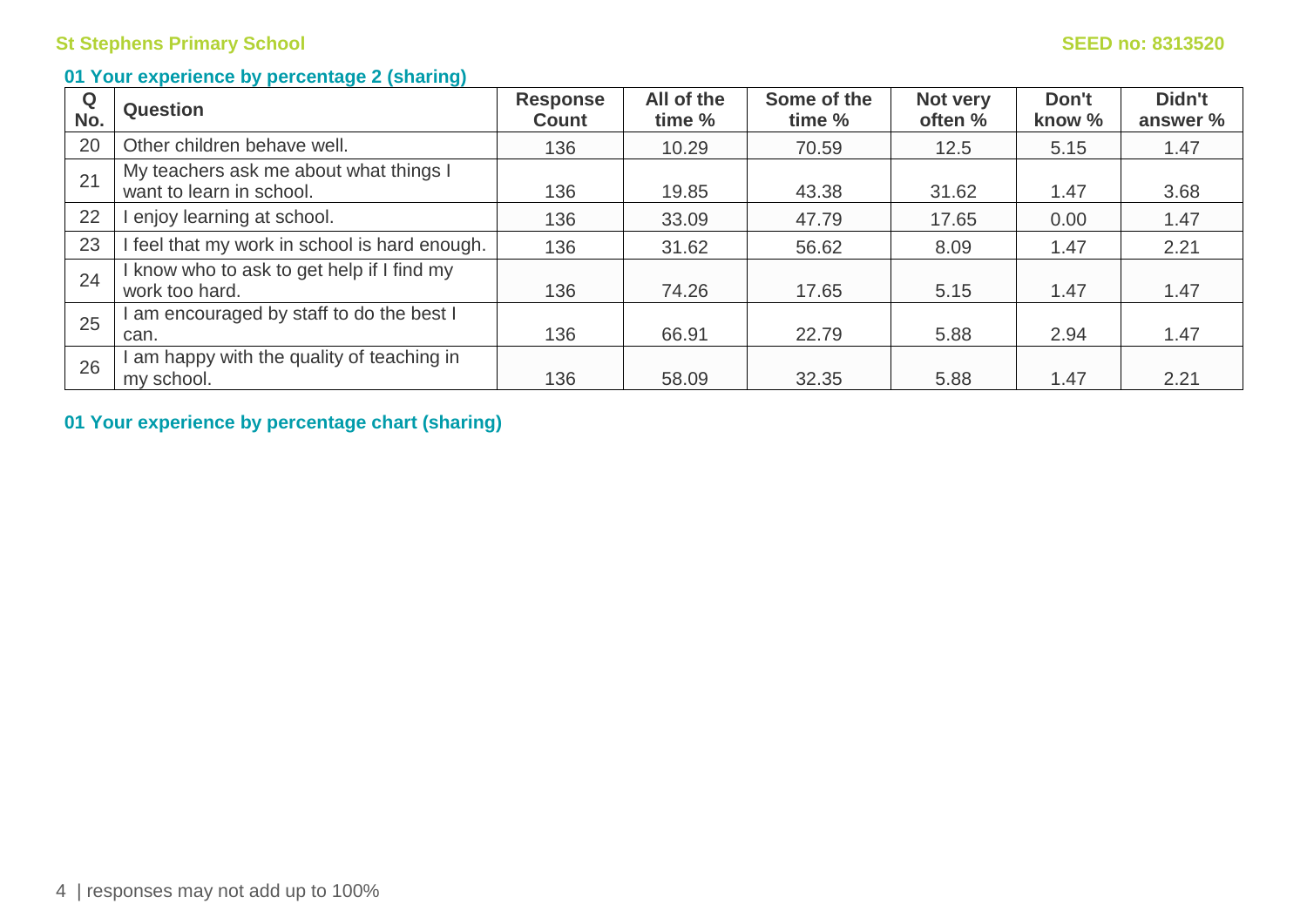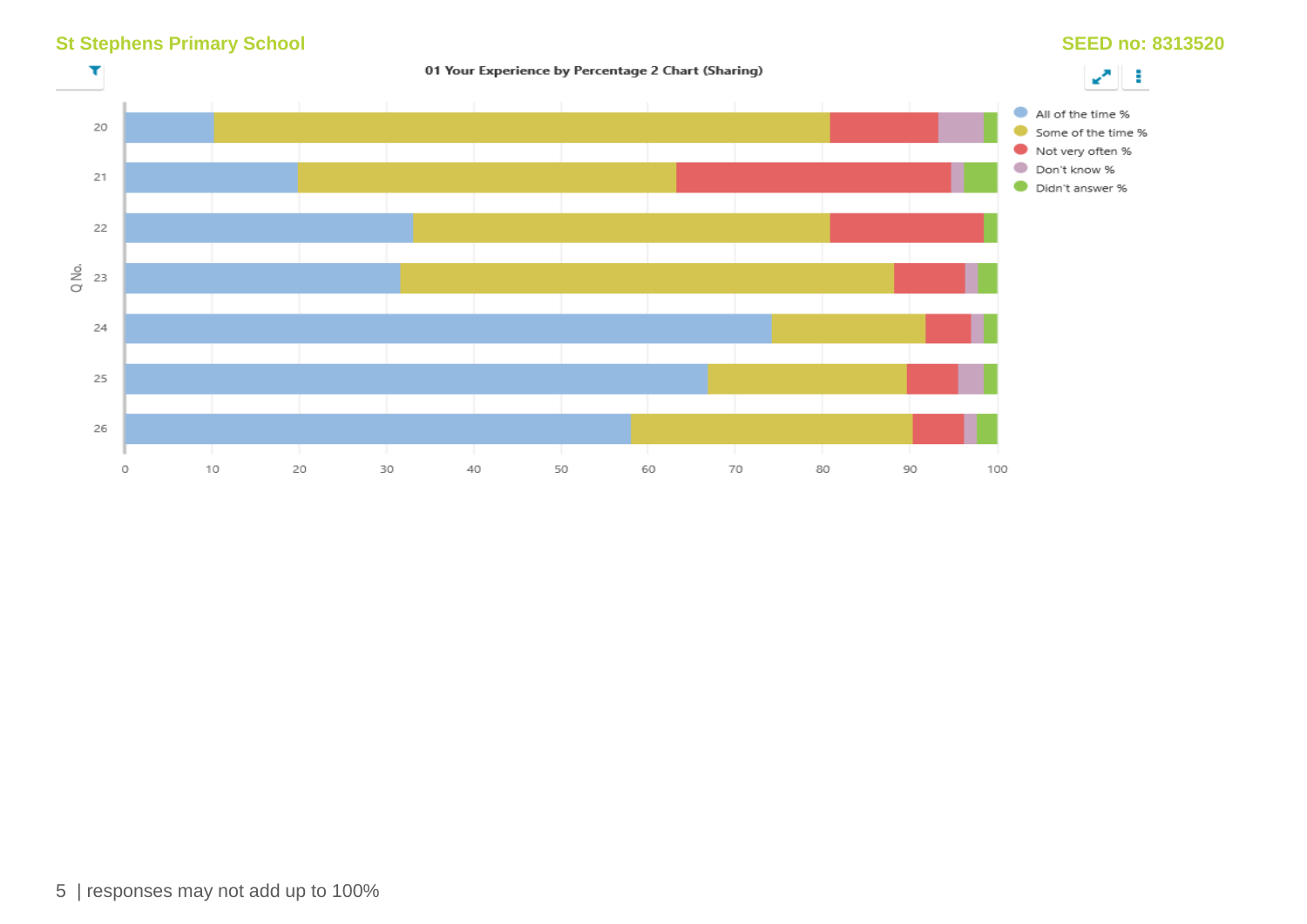#### **01 Your experience by percentage (sharing) bullying**

| No.                         | <b>Question</b>                                | <b>Response</b><br><b>Count</b> | Agree<br>$\frac{0}{0}$ | <b>Disagree</b><br>$\frac{0}{0}$ | <b>Never</b><br>experienced % | Didn't<br>answer % |
|-----------------------------|------------------------------------------------|---------------------------------|------------------------|----------------------------------|-------------------------------|--------------------|
| $\sim$ $\rightarrow$<br>- 1 | ' school deals well with any bullying.<br>uVIV | 136                             | 62.5                   | 0.29                             | 24.26                         | 2.94               |

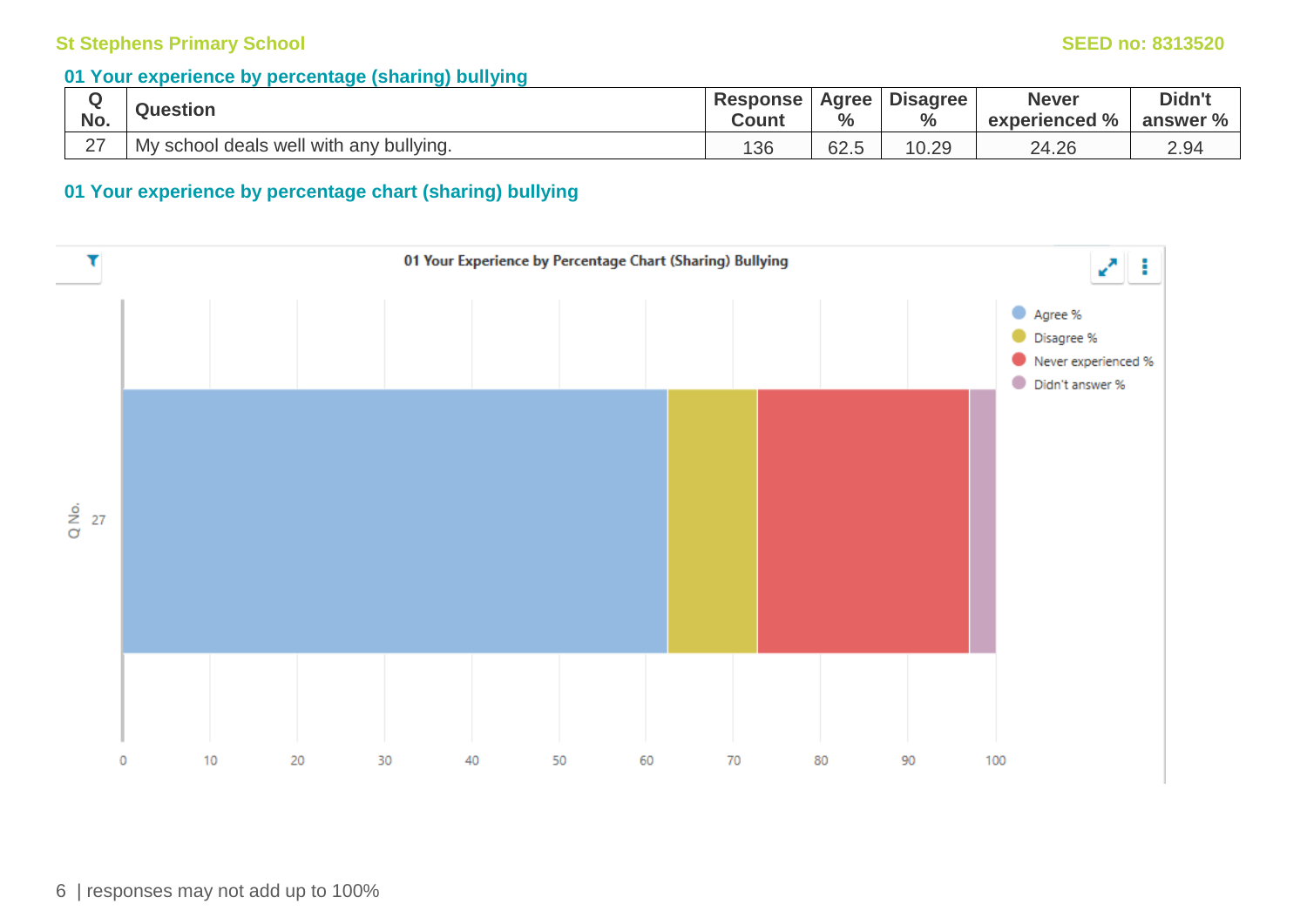# **Questionnaire for parents/carers of children in primary stages (04)**

| Q<br>No.       | Question                                                                                                                                       | <b>Response</b><br><b>Count</b> | <b>Strongly</b><br>agree % | <b>Agree</b><br>$\frac{9}{6}$ | <b>Disagree</b><br>% | <b>Strongly</b><br>disagree<br>% | Don't<br>know<br>% | Didn't<br>answer<br>$\%$ |
|----------------|------------------------------------------------------------------------------------------------------------------------------------------------|---------------------------------|----------------------------|-------------------------------|----------------------|----------------------------------|--------------------|--------------------------|
| $\overline{4}$ | My child likes being at this school.                                                                                                           | 59                              | 67.8                       | 28.81                         | 1.69                 | 0.00                             | 1.69               | 0.00                     |
| 5              | Staff treat my child fairly and with respect.                                                                                                  | 59                              | 64.41                      | 27.12                         | 5.08                 | 0.00                             | 3.39               | 0.00                     |
| 6              | I feel that my child is safe at the school.                                                                                                    | 59                              | 71.19                      | 23.73                         | 1.69                 | 1.69                             | 1.69               | 0.00                     |
| $\overline{7}$ | The school helps my child to feel confident.                                                                                                   | 59                              | 66.1                       | 25.42                         | 6.78                 | 0.00                             | 0.00               | 1.69                     |
| 8              | I feel staff really know my child as an individual.                                                                                            | 59                              | 62.71                      | 28.81                         | 5.08                 | 0.00                             | 3.39               | 0.00                     |
| 9              | My child finds their learning activities hard enough.                                                                                          | 59                              | 38.98                      | 52.54                         | 6.78                 | 0.00                             | 1.69               | 0.00                     |
| 10             | My child receives the help he/she needs to do well.                                                                                            | 59                              | 61.02                      | 30.51                         | 6.78                 | 0.00                             | 1.69               | 0.00                     |
| 11             | My child is encouraged by the school to be healthy and<br>take regular exercise.                                                               | 59                              | 64.41                      | 28.81                         | 1.69                 | 0.00                             | 3.39               | 1.69                     |
| 12             | The school supports my child's emotional wellbeing.                                                                                            | 59                              | 57.63                      | 30.51                         | 5.08                 | 0.00                             | 5.08               | 1.69                     |
| 13             | My child is making good progress at the school.                                                                                                | 59                              | 66.1                       | 27.12                         | 6.78                 | 0.00                             | 0.00               | 0.00                     |
| 14             | I receive helpful, regular feedback about how my child is<br>learning and developing e.g. informal feedback, reports<br>and learning profiles. | 59                              | 45.76                      | 37.29                         | 6.78                 | 6.78                             | 0.00               | 3.39                     |
| 15             | The information I receive about how my child is doing<br>reaches me at the right time.                                                         | 59                              | 37.29                      | 44.07                         | 6.78                 | 6.78                             | 3.39               | 1.69                     |
| 16             | I understand how my child's progress is assessed.                                                                                              | 59                              | 38.98                      | 33.9                          | 13.56                | 8.47                             | 5.08               | 0.00                     |
| 17             | The school gives me advice on how to support my child's<br>learning at home.                                                                   | 59                              | 44.07                      | 42.37                         | 8.47                 | 5.08                             | 0.00               | 0.00                     |
| 18             | The school organises activities where my child and I can<br>learn together.                                                                    | 59                              | 37.29                      | 33.9                          | 20.34                | 5.08                             | 1.69               | 1.69                     |
| 19             | The school takes my views into account when making<br>changes.                                                                                 | 59                              | 38.98                      | 38.98                         | 8.47                 | 3.39                             | 8.47               | 1.69                     |
| 20             | I feel comfortable approaching the school with questions,<br>suggestions and/or a problem.                                                     | 59                              | 64.41                      | 27.12                         | 6.78                 | 1.69                             | 0.00               | 0.00                     |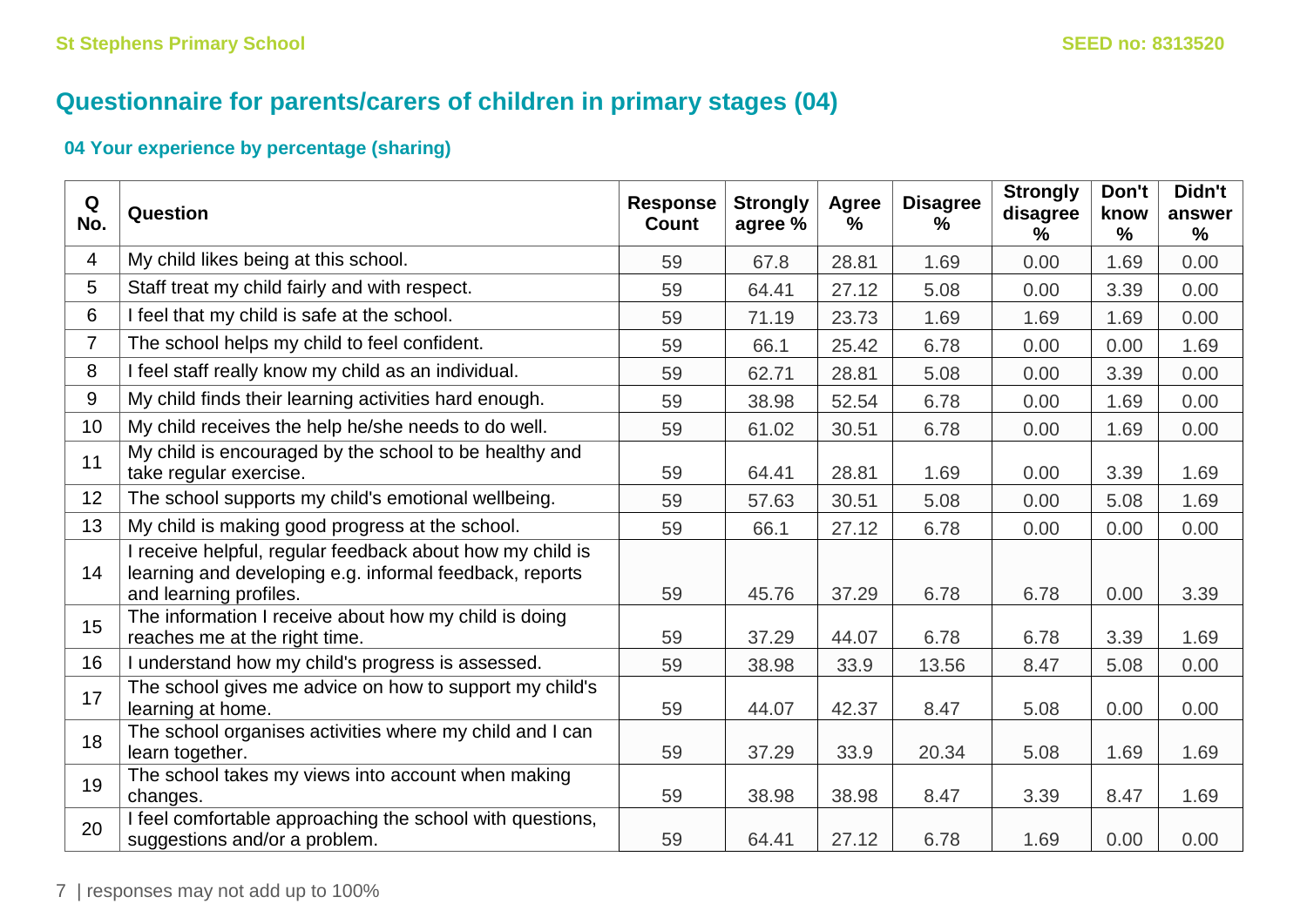| Q<br>No. | <b>Question (cont.)</b>                                    | Response<br>Count | <b>Strongly</b><br>agree % | Agree<br>% | <b>Disagree</b><br>$\%$ | <b>Strongly</b><br>disagree<br>% | Don't<br>know<br>% | Didn't<br>answer<br>% |
|----------|------------------------------------------------------------|-------------------|----------------------------|------------|-------------------------|----------------------------------|--------------------|-----------------------|
| 21       | I feel encouraged to be involved in the work of the Parent |                   |                            |            |                         |                                  |                    |                       |
|          | Council and/or parent association.                         | 59                | 47.46                      | 38.98      | 3.39                    | 3.39                             | 5.08               | 1.69                  |
| 22       | am kept informed about the work of the Parent Council      |                   |                            |            |                         |                                  |                    |                       |
|          | and/or parent association.                                 | 59                | 45.76                      | 44.07      | 3.39                    | 3.39                             | 1.69               | 1.69                  |
| 23       | am satisfied with the quality of teaching in the school.   | 59                | 61.02                      | 30.51      | 3.39                    | 0.00                             | 5.08               | 0.00                  |
| 24       | The school is well led and managed.                        | 59                | 62.71                      | 23.73      | 6.78                    | 1.69                             | 5.08               | 0.00                  |
| 25       | The school encourages children to treat others with        |                   |                            |            |                         |                                  |                    |                       |
|          | respect.                                                   | 59                | 71.19                      | 25.42      | 1.69                    | 1.69                             | 0.00               | 0.00                  |
| 26       | I would recommend the school to other parents.             | 59                | 67.8                       | 23.73      | 1.69                    | 1.69                             | 5.08               | 0.00                  |
| 27       | Overall, I am satisfied with the school.                   | 59                | 66.1                       | 22.03      | 3.39                    | 1.69                             | 3.39               | 3.39                  |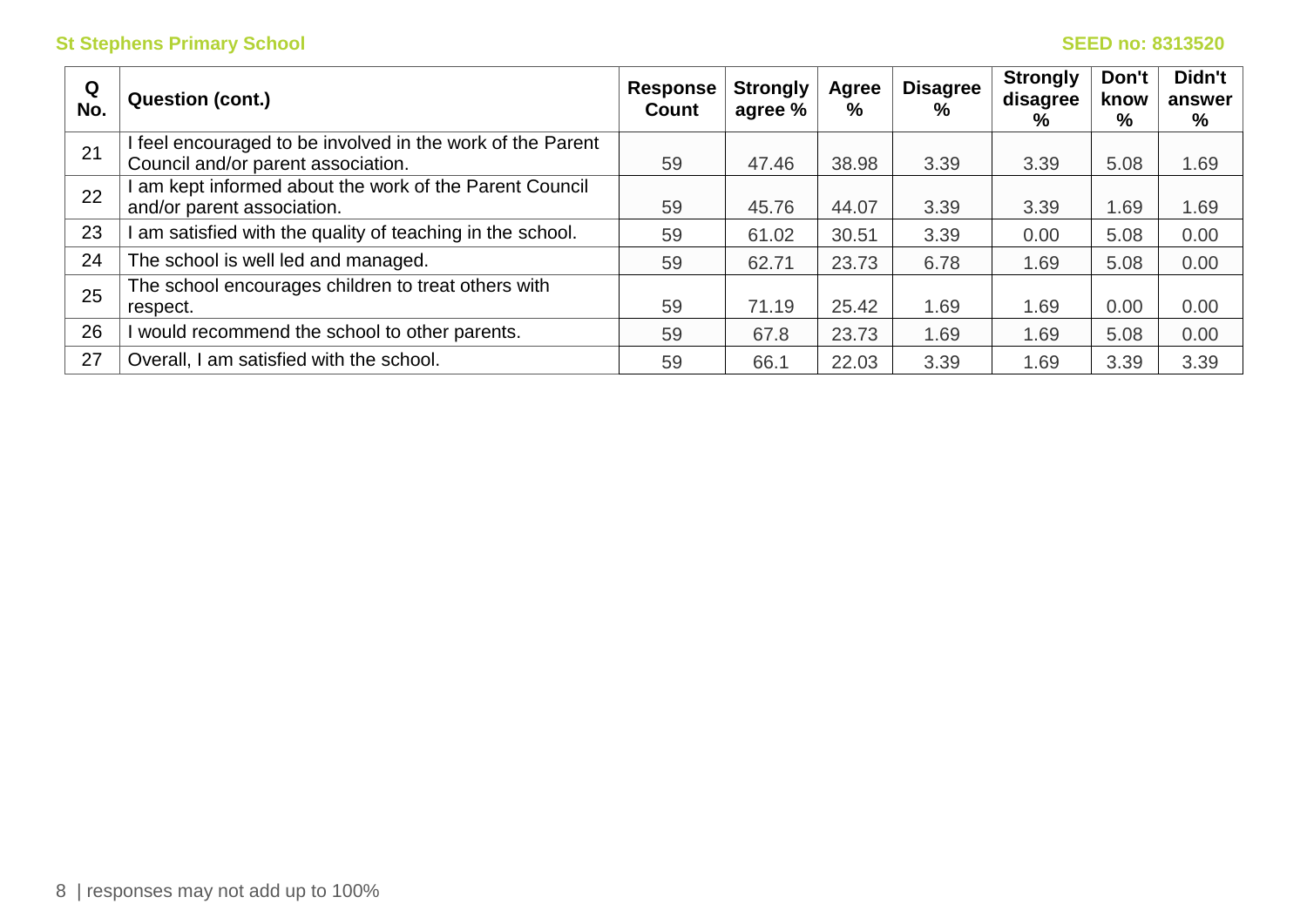#### **04 Your experience by percentage chart (sharing)**



9 | responses may not add up to 100%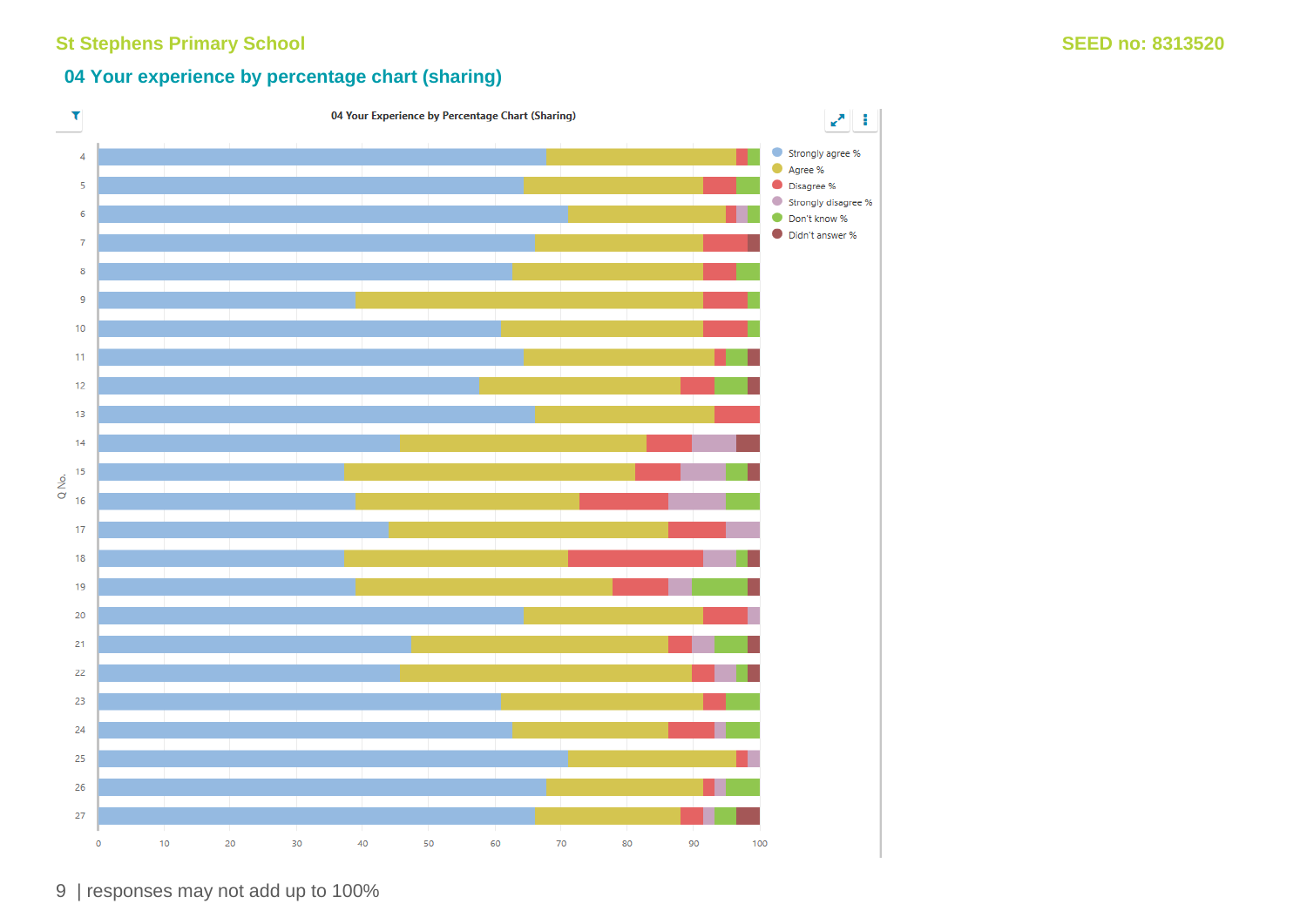#### **04 Your experience by percentage (sharing) bullying**

| No. | Question                                 | <b>Response</b><br>Count | <b>Strongly</b><br>agree % | Agree<br>% | <b>Disagree</b><br>$\%$ | <b>Strongly</b><br>disagree % | <b>Never</b><br>experienced % | Didn't<br>answer % |
|-----|------------------------------------------|--------------------------|----------------------------|------------|-------------------------|-------------------------------|-------------------------------|--------------------|
| 28  | The school deals well with any bullying. | 59                       | .86                        | 28.81      | .78                     | .69                           | 50.85                         | 0.00               |

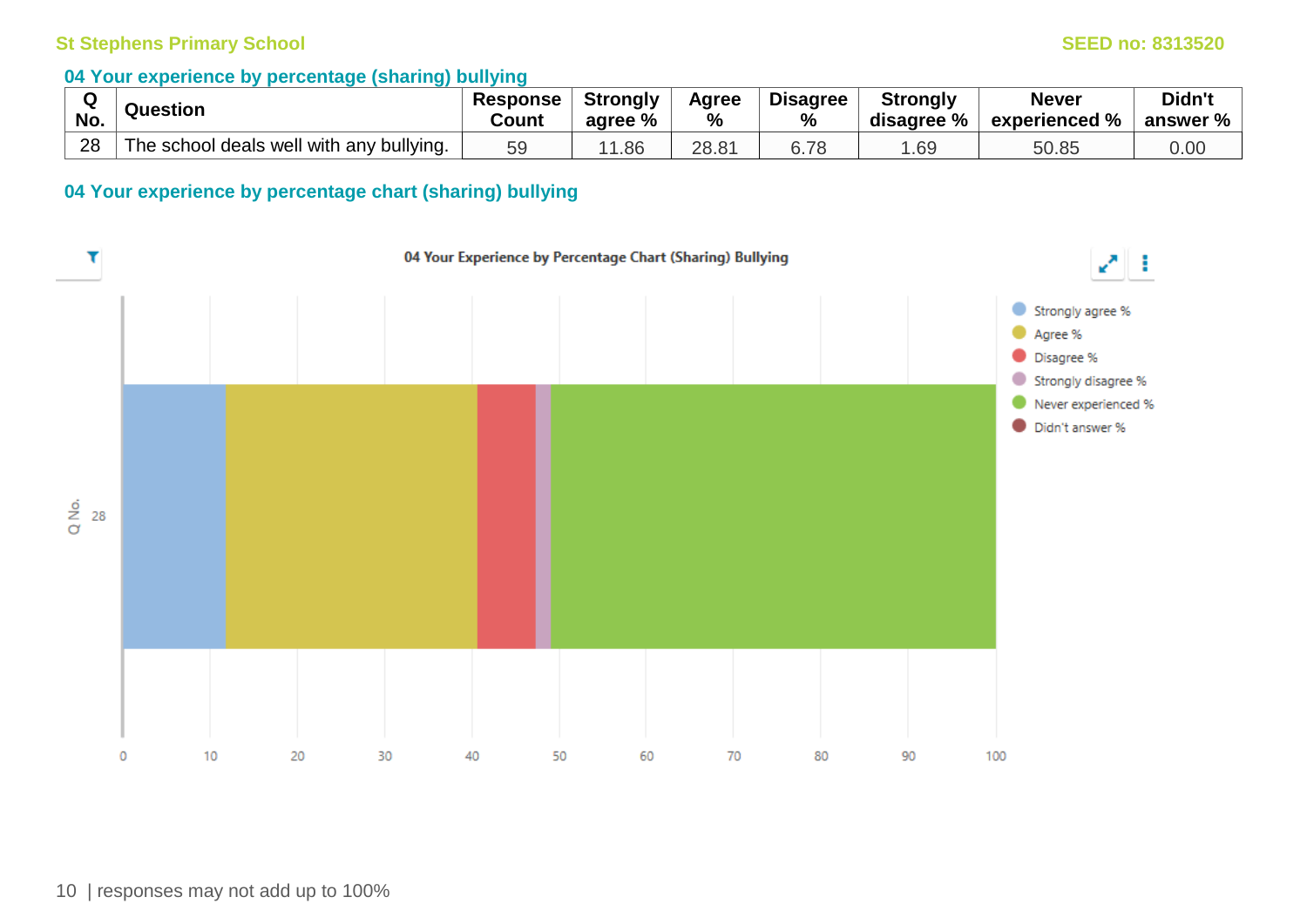# **Questionnaire for partners with the school (06)**

| $\mathbf Q$<br>No. | <b>Question</b>                                                                           | <b>Response</b><br><b>Count</b> | <b>Strongly</b><br>agree % | <b>Agree</b><br>$\frac{0}{0}$ | <b>Disagree</b><br>$\frac{0}{0}$ | <b>Strongly</b><br>disagree<br>$\%$ | Don't<br>know<br>$\frac{0}{0}$ | N/A<br>$\frac{0}{0}$ | Didn't<br>answer<br>$\frac{0}{0}$ |
|--------------------|-------------------------------------------------------------------------------------------|---------------------------------|----------------------------|-------------------------------|----------------------------------|-------------------------------------|--------------------------------|----------------------|-----------------------------------|
| 3                  | My service/organisation works in partnership                                              |                                 |                            |                               |                                  |                                     |                                |                      |                                   |
|                    | with the school on a regular basis.                                                       | 13                              | 46.15                      | 46.15                         | 0.00                             | 0.00                                | 7.69                           | 0.00                 | 0.00                              |
|                    | We are aware of the school's procedures for                                               |                                 |                            |                               |                                  |                                     |                                |                      |                                   |
| $\overline{4}$     | reporting child protection and safeguarding                                               |                                 |                            |                               |                                  |                                     |                                |                      |                                   |
|                    | concerns.                                                                                 | 13                              | 53.85                      | 30.77                         | 0.00                             | 0.00                                | 7.69                           | 7.69                 | 0.00                              |
|                    | My service/organisation has a clear                                                       |                                 |                            |                               |                                  |                                     |                                |                      |                                   |
| 5                  | understanding of the school's strategies for                                              |                                 |                            |                               |                                  |                                     |                                |                      |                                   |
|                    | raising attainment for all.                                                               | 13                              | 61.54                      | 15.38                         | 0.00                             | 0.00                                | 7.69                           | 15.38                | 0.00                              |
| 6                  | There are effective arrangements in place for                                             |                                 |                            |                               |                                  |                                     |                                |                      |                                   |
|                    | jointly planning provision with the school.                                               | 13                              | 61.54                      | 15.38                         | 0.00                             | 0.00                                | 7.69                           | 15.38                | 0.00                              |
| $\overline{7}$     | There are effective arrangements for jointly                                              |                                 |                            |                               |                                  |                                     |                                |                      |                                   |
|                    | delivering provision with the school.                                                     | 13                              | 53.85                      | 23.08                         | 0.00                             | 0.00                                | 7.69                           | 15.38                | 0.00                              |
| 8                  | My service/organisation is involved in the                                                | 13                              |                            |                               |                                  |                                     | 7.69                           | 23.08                | 0.00                              |
|                    | school's self-evaluation of our joint work.                                               |                                 | 23.08                      | 46.15                         | 0.00                             | 0.00                                |                                |                      |                                   |
| 9                  | Roles and responsibilities are clearly defined<br>within the partnership.                 | 13                              | 46.15                      | 38.46                         | 0.00                             | 0.00                                | 7.69                           | 7.69                 | 0.00                              |
|                    |                                                                                           |                                 |                            |                               |                                  |                                     |                                |                      |                                   |
| 10                 | Effective arrangements are in place to<br>evaluate the impact of our partnership working. | 13                              | 38.46                      | 46.15                         | 0.00                             | 0.00                                | 7.69                           | 7.69                 | 0.00                              |
|                    | My service/organisation is kept up to date with                                           |                                 |                            |                               |                                  |                                     |                                |                      |                                   |
| 11                 | changes in the school which may affect the                                                |                                 |                            |                               |                                  |                                     |                                |                      |                                   |
|                    | services we deliver.                                                                      | 13                              | 46.15                      | 46.15                         | 0.00                             | 0.00                                | 7.69                           | 0.00                 | 0.00                              |
|                    | The school provides my service/organisation                                               |                                 |                            |                               |                                  |                                     |                                |                      |                                   |
| 12                 | with relevant information about the needs of                                              |                                 |                            |                               |                                  |                                     |                                |                      |                                   |
|                    | children and young people.                                                                | 13                              | 53.85                      | 30.77                         | 0.00                             | 0.00                                | 7.69                           | 7.69                 | 0.00                              |
|                    | Arrangements are in place to support my                                                   |                                 |                            |                               |                                  |                                     |                                |                      |                                   |
|                    | service/organisation to share relevant                                                    |                                 |                            |                               |                                  |                                     |                                |                      |                                   |
| 13                 | information about the progress of children and                                            |                                 |                            |                               |                                  |                                     |                                |                      |                                   |
|                    | young people with the school.                                                             | 13                              | 53.85                      | 38.46                         | 0.00                             | 0.00                                | 7.69                           | 0.00                 | 0.00                              |
|                    | The school values the contribution made by                                                |                                 |                            |                               |                                  |                                     |                                |                      |                                   |
| 14                 | my service/organisation.                                                                  | 13                              | 61.54                      | 23.08                         | 0.00                             | 0.00                                | 7.69                           | 7.69                 | 0.00                              |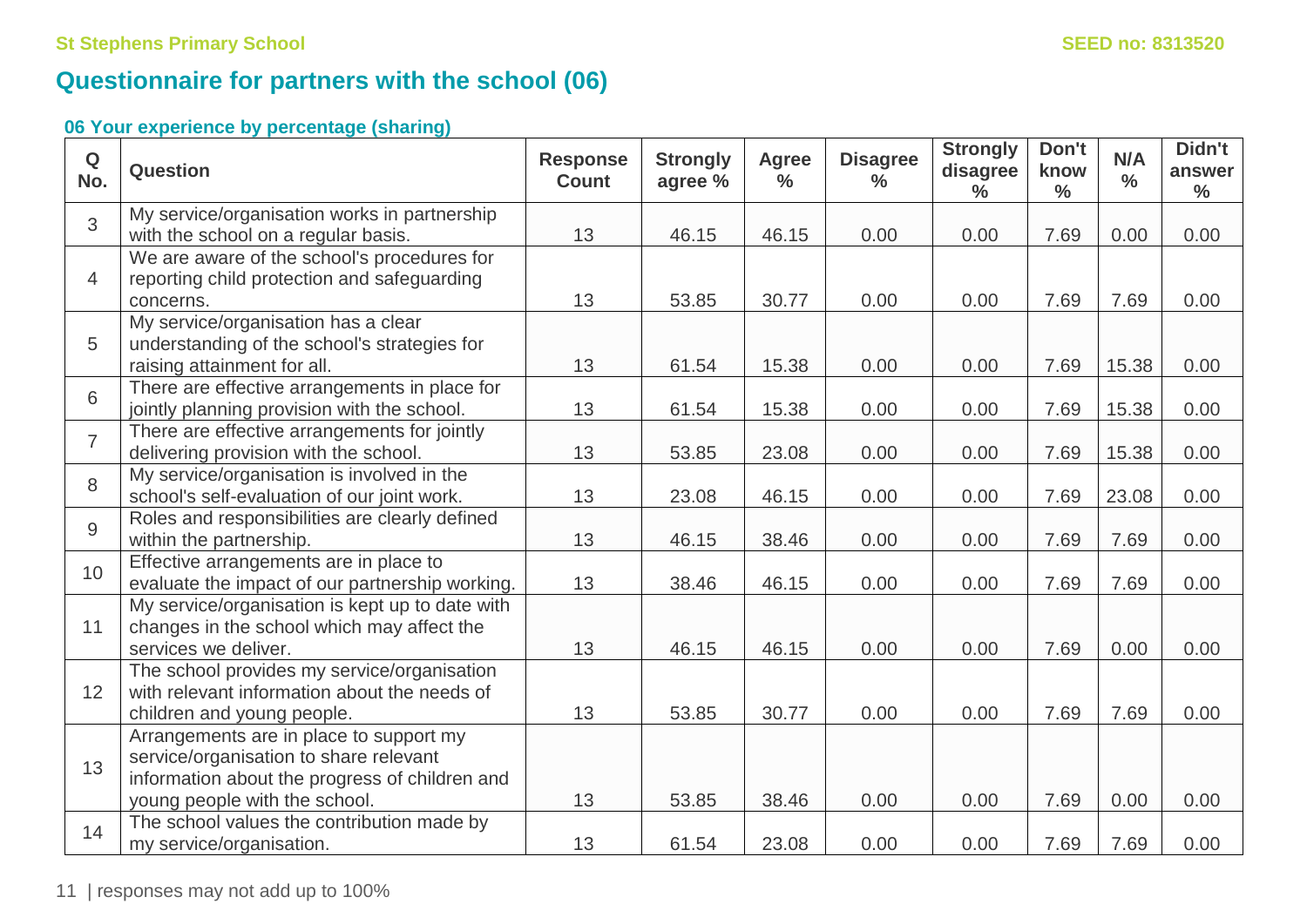| Q<br>No. | <b>Question (cont.)</b>                                                                                                     | <b>Response</b><br><b>Count</b> | <b>Strongly</b><br>agree % | <b>Agree</b><br>$\%$ | <b>Disagree</b><br>$\frac{0}{0}$ | <b>Strongly</b><br>disagree<br>$\%$ | Don't<br>know<br>$\%$ | N/A<br>$\frac{0}{0}$ | Didn't<br>answer<br>$\%$ |
|----------|-----------------------------------------------------------------------------------------------------------------------------|---------------------------------|----------------------------|----------------------|----------------------------------|-------------------------------------|-----------------------|----------------------|--------------------------|
| 15       | The school actively promotes my<br>service/organisation to potential users, as<br>appropriate.                              | 13                              | 46.15                      | 46.15                | 0.00                             | 0.00                                | 7.69                  | 0.00                 | 0.00                     |
| 16       | There are opportunities to network, share<br>practice and participate in joint training and<br>development with the school. | x                               | X                          | X                    | X                                | x                                   | X                     | X                    | X                        |
| 17       | My service/organisation has a clear<br>understanding of the social, cultural and<br>economic context of the school.         | 13                              | 61.54                      | 23.08                | 0.00                             | 0.00                                | 7.69                  | 7.69                 | 0.00                     |
| 18       | Overall, partnership working with the school<br>works well.                                                                 | 13                              | 76.92                      | 15.38                | 0.00                             | 0.00                                | 7.69                  | 0.00                 | 0.00                     |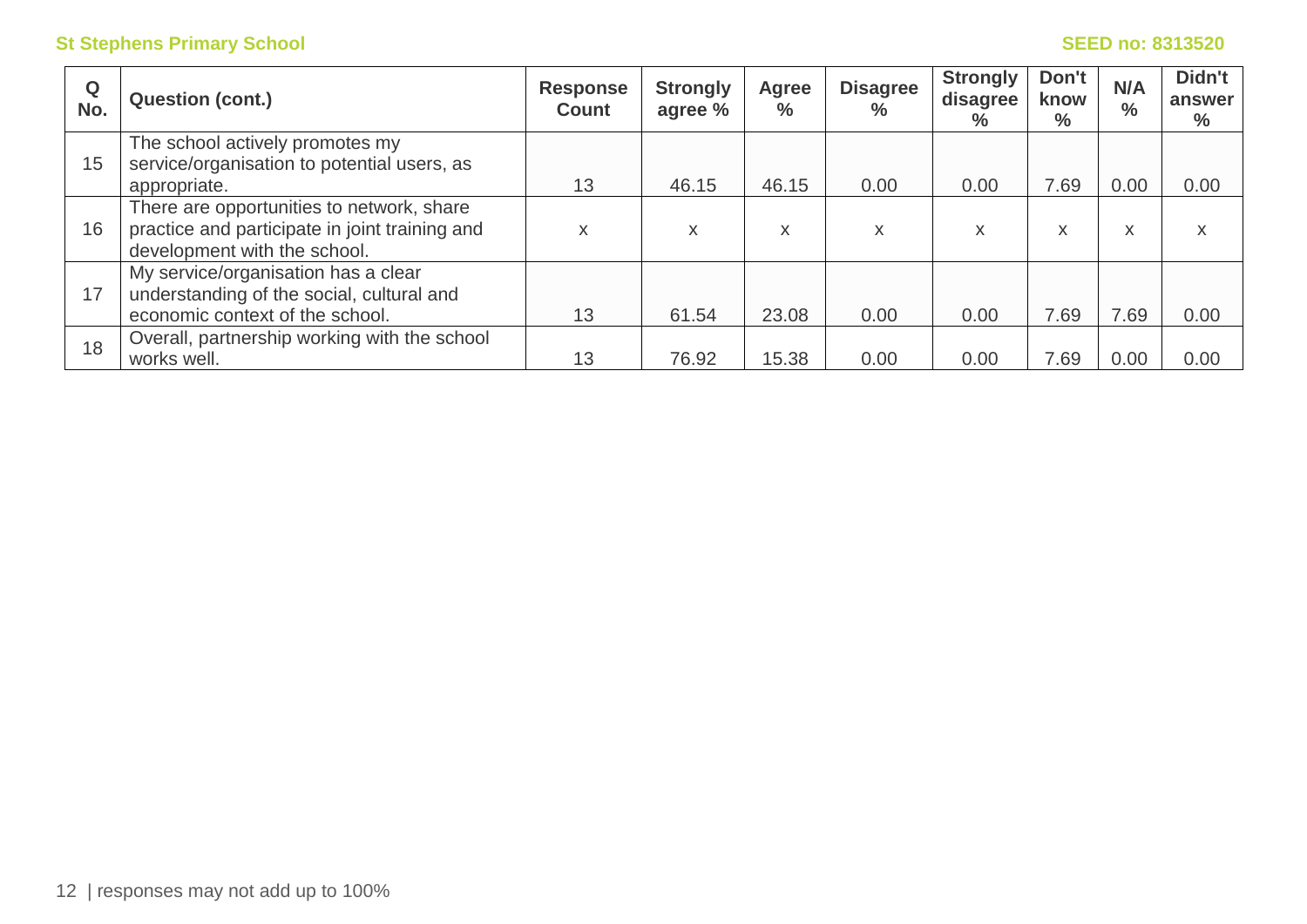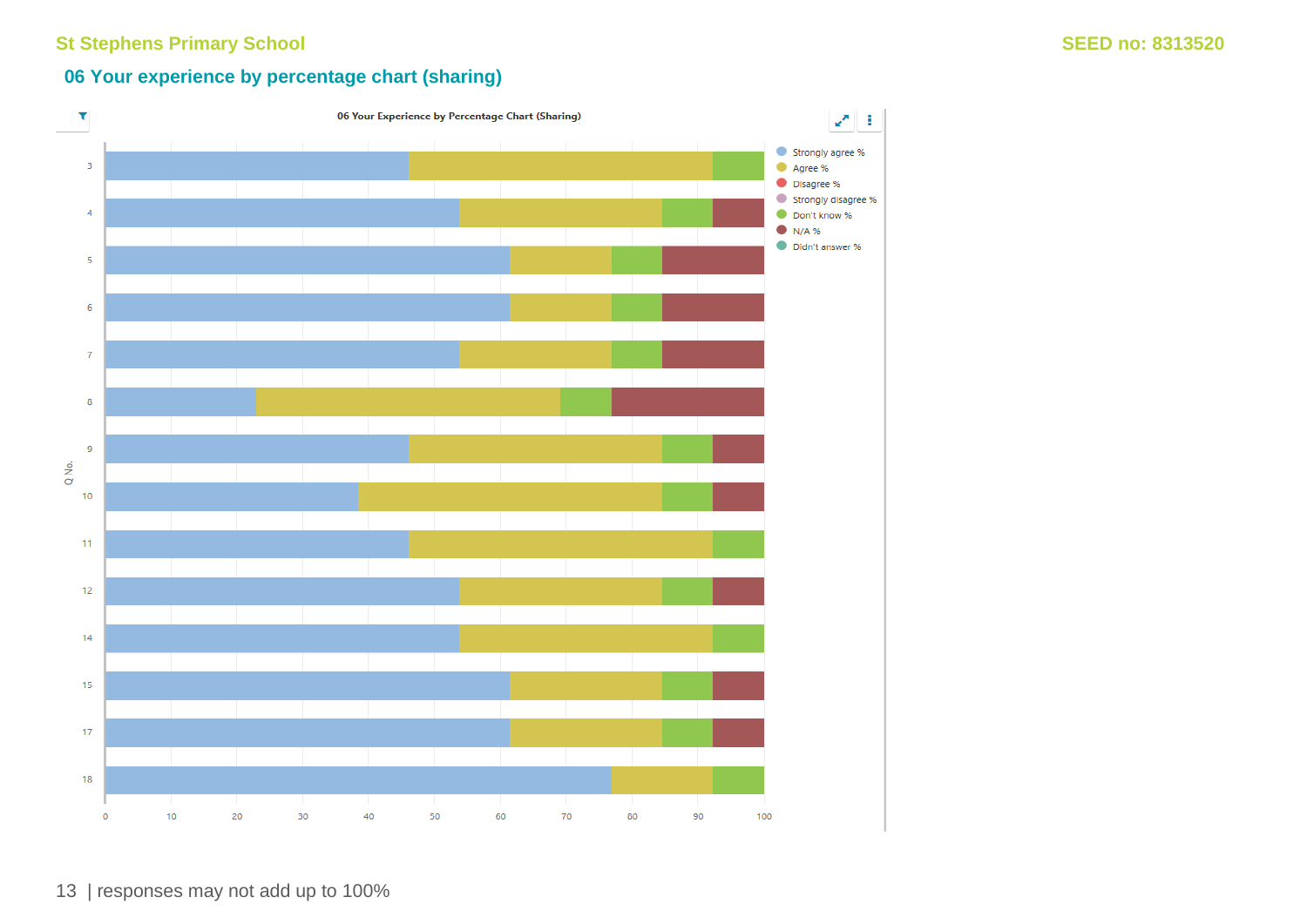# **Questionnaire for school teachers (10)**

| Q<br>No.       | Question                                                                                                                            | <b>Response</b><br><b>Count</b> | <b>Strongly</b><br>agree % | <b>Agree</b><br>$\%$ | <b>Disagree</b><br>% | <b>Strongly</b><br>disagree<br>% | Don't<br>know<br>$\%$ | N/A<br>$\frac{9}{6}$ | Didn't<br>answer<br>$\frac{0}{0}$ |
|----------------|-------------------------------------------------------------------------------------------------------------------------------------|---------------------------------|----------------------------|----------------------|----------------------|----------------------------------|-----------------------|----------------------|-----------------------------------|
| $\overline{2}$ | I find it rewarding to be a member of staff at this<br>school.                                                                      | 14                              | 78.57                      | 14.29                | 0.00                 | 0.00                             | 7.14                  | 0.00                 | 0.00                              |
| 3              | I feel a valued part of the school's community.                                                                                     | 14                              | 78.57                      | 7.14                 | 0.00                 | 0.00                             | 7.14                  | 0.00                 | 7.14                              |
| $\overline{4}$ | I am encouraged to learn and share practice with<br>colleagues from other schools.                                                  | 14                              | 71.43                      | 21.43                | 0.00                 | 0.00                             | 7.14                  | 0.00                 | 0.00                              |
| 5              | I am given the opportunity to learn and share<br>practice with colleagues from other schools.                                       | 14                              | 50                         | 42.86                | 0.00                 | 0.00                             | 7.14                  | 0.00                 | 0.00                              |
| 6              | I have a clear understanding of the social, cultural<br>and economic context of the school.                                         | 14                              | 50                         | 35.71                | 0.00                 | 0.00                             | 7.14                  | 0.00                 | 7.14                              |
| $\overline{7}$ | I feel appropriately supported by the school to<br>undertake my role.                                                               | 14                              | 64.29                      | 28.57                | 0.00                 | 0.00                             | 7.14                  | 0.00                 | 0.00                              |
| 8              | I am supported to engage in professional<br>learning.                                                                               | 14                              | 71.43                      | 21.43                | 0.00                 | 0.00                             | 7.14                  | 0.00                 | 0.00                              |
| 9              | My professional learning enables me to reflect on<br>and improve my practice.                                                       | 14                              | 57.14                      | 35.71                | 0.00                 | 0.00                             | 7.14                  | 0.00                 | 0.00                              |
| 10             | I have regular opportunities to undertake<br>leadership roles.                                                                      | 14                              | 35.71                      | 42.86                | 0.00                 | 0.00                             | 7.14                  | 14.29                | 0.00                              |
| 11             | I have opportunities to be involved in agreeing<br>priorities for the school.                                                       | 14                              | 35.71                      | 50                   | 0.00                 | 0.00                             | 14.29                 | 0.00                 | 0.00                              |
| 12             | I am actively involved in the school's ongoing self-<br>evaluation.                                                                 | 14                              | 42.86                      | 50                   | 0.00                 | 0.00                             | 7.14                  | 0.00                 | 0.00                              |
| 13             | GTCS standards are used to support professional<br>dialogue.                                                                        | 14                              | 64.29                      | 14.29                | 14.29                | 0.00                             | 0.00                  | 7.14                 | 0.00                              |
| 14             | I use information, including data, effectively to<br>identify and reduce inequalities in children's and<br>young people's outcomes. | 14                              | 57.14                      | 28.57                | 0.00                 | 0.00                             | 14.29                 | 0.00                 | 0.00                              |
| 15             | I understand how to apply the school's<br>procedures relating to child protection and<br>safeguarding.                              | 14                              | 64.29                      | 28.57                | 0.00                 | 0.00                             | 7.14                  | 0.00                 | 0.00                              |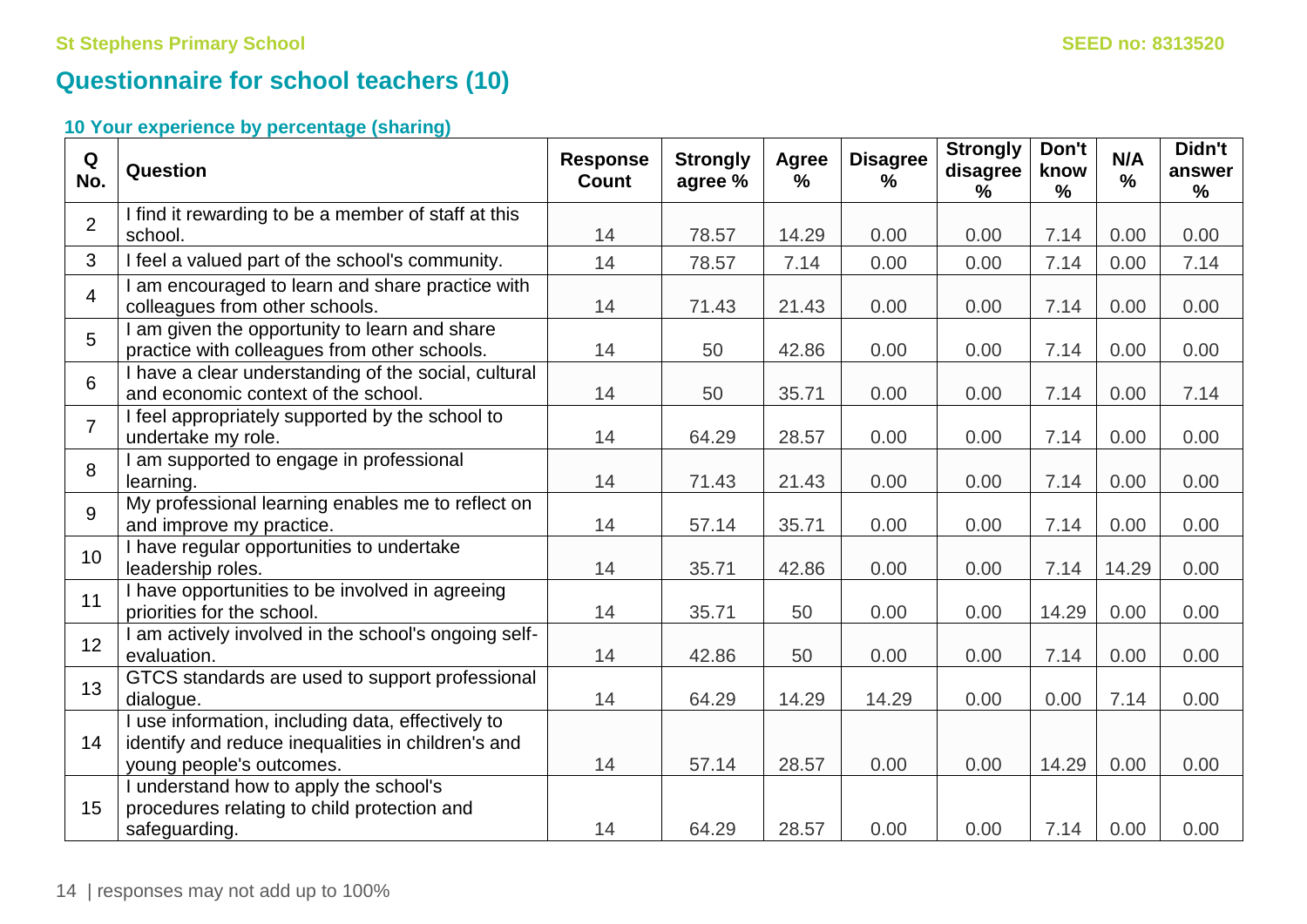| Q<br>No. | <b>Question (cont.)</b>                                                                     | <b>Response</b><br><b>Count</b> | <b>Strongly</b><br>agree % | Agree<br>$\frac{9}{6}$ | <b>Disagree</b><br>% | <b>Strongly</b><br>disagree<br>% | Don't<br>know<br>$\frac{0}{0}$ | N/A<br>$\frac{0}{0}$ | Didn't<br>answer<br>$\frac{0}{0}$ |
|----------|---------------------------------------------------------------------------------------------|---------------------------------|----------------------------|------------------------|----------------------|----------------------------------|--------------------------------|----------------------|-----------------------------------|
| 16       | The school's vision and values underpins my<br>work.                                        | 14                              | 78.57                      | 14.29                  | 0.00                 | 0.00                             | 7.14                           | 0.00                 | 0.00                              |
| 17       | Staff treat all children and young people fairly and<br>with respect.                       | 14                              | 64.29                      | 28.57                  | 0.00                 | 0.00                             | 7.14                           | 0.00                 | 0.00                              |
|          |                                                                                             |                                 |                            |                        |                      |                                  |                                |                      |                                   |
| 18       | Colleagues treat each other with respect.                                                   | 14                              | 71.43                      | 21.43                  | 0.00                 | 0.00                             | 7.14                           | 0.00                 | 0.00                              |
| 19       | Children and young people are encouraged and<br>supported to treat others with respect.     | 14                              | 71.43                      | 21.43                  | 0.00                 | 0.00                             | 7.14                           | 0.00                 | 0.00                              |
| 20       | Children and young people are well behaved.                                                 | 14                              | 28.57                      | 64.29                  | 0.00                 | 0.00                             | 7.14                           | 0.00                 | 0.00                              |
| 21       | The school deals effectively with any bullying.                                             | 14                              | 64.29                      | 28.57                  | 0.00                 | 0.00                             | 7.14                           | 0.00                 | 0.00                              |
| 22       | I am provided with feedback when I report an<br>incident.                                   | 14                              | 42.86                      | 35.71                  | 0.00                 | 0.00                             | 7.14                           | 14.29                | 0.00                              |
| 23       | Staff at all levels within the school communicate<br>effectively with each other.           | 14                              | 57.14                      | 35.71                  | 0.00                 | 0.00                             | 7.14                           | 0.00                 | 0.00                              |
| 24       | The school's arrangements for engaging parents<br>in their child's learning are effective.  | 14                              | 50                         | 42.86                  | 0.00                 | 0.00                             | 7.14                           | 0.00                 | 0.00                              |
| 25       | The school is well led and managed.                                                         | 14                              | 71.43                      | 21.43                  | 0.00                 | 0.00                             | 7.14                           | 0.00                 | 0.00                              |
| 26       | Collaborative working across the school is<br>effective in taking forward improvement.      | 14                              | 71.43                      | 21.43                  | 0.00                 | 0.00                             | 7.14                           | 0.00                 | 0.00                              |
| 27       | Children and young people are engaged in their<br>learning.                                 | 14                              | 42.86                      | 50                     | 0.00                 | 0.00                             | 7.14                           | 0.00                 | 0.00                              |
| 28       | I give children and young people regular feedback<br>which helps them to progress.          | 14                              | 50                         | 35.71                  | 0.00                 | 0.00                             | 7.14                           | 7.14                 | 0.00                              |
| 29       | Children and young people are provided with<br>experiences which meet their learning needs. | 14                              | 57.14                      | 35.71                  | 0.00                 | 0.00                             | 7.14                           | 0.00                 | 0.00                              |
| 30       | Children and young people are involved in talking<br>about and planning their learning.     | 14                              | 42.86                      | 50                     | 0.00                 | 0.00                             | 7.14                           | 0.00                 | 0.00                              |
| 31       | Children and young people are involved in setting<br>their learning targets.                | 14                              | 64.29                      | 21.43                  | 0.00                 | 0.00                             | 7.14                           | 7.14                 | 0.00                              |
| 32       | Children and young people have the opportunity<br>to lead their learning.                   | 14                              | 28.57                      | 57.14                  | 14.29                | 0.00                             | 0.00                           | 0.00                 | 0.00                              |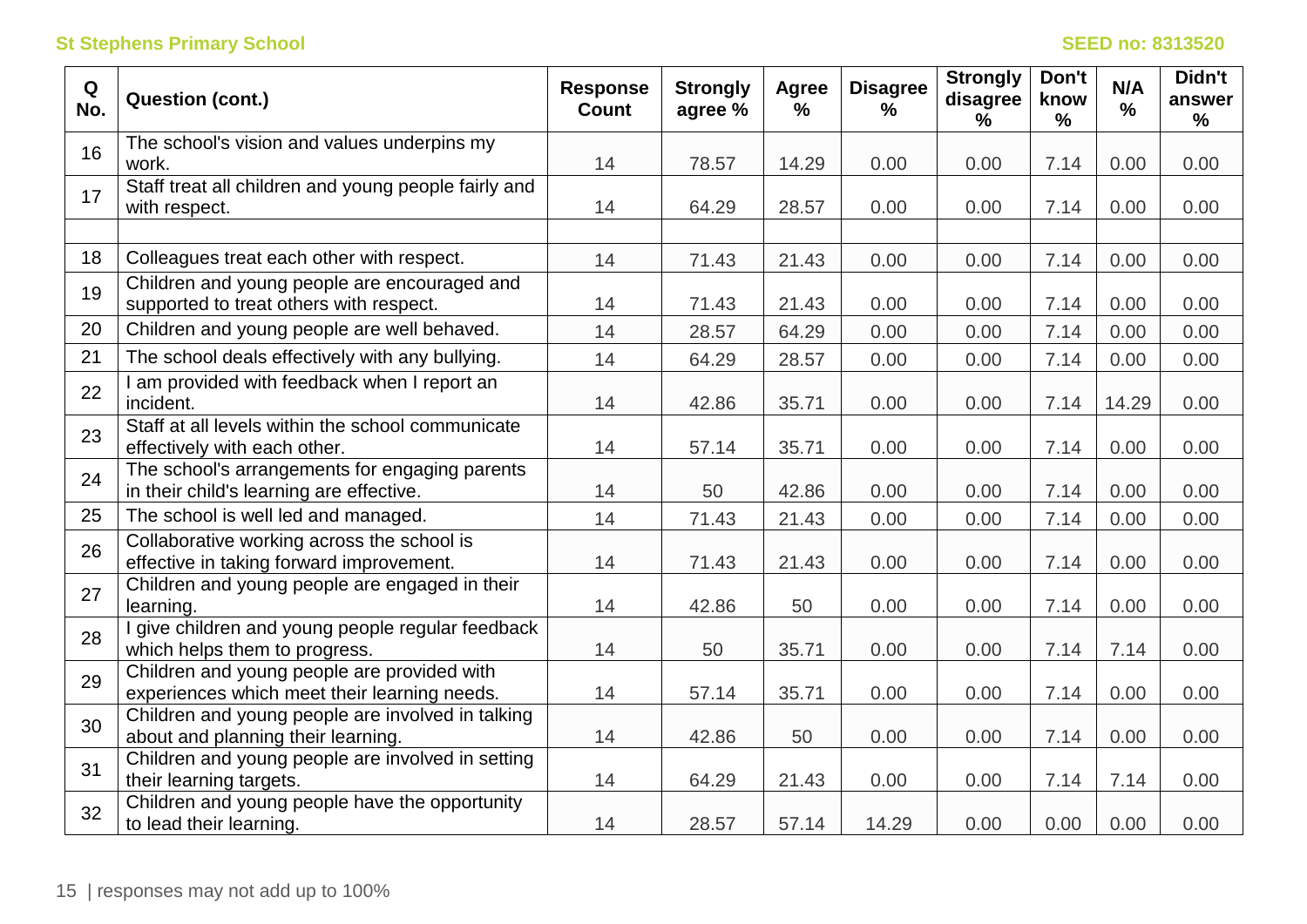| Q<br>No. | <b>Question (cont.)</b>                              | <b>Response</b><br>Count | <b>Strongly</b><br>agree % | Agree<br>% | <b>Disagree</b><br>$\%$ | <b>Strongly</b><br>disagree<br>$\%$ | Don't<br>know<br>$\%$ | N/A<br>$\frac{6}{6}$ | Didn't<br>answer<br>$\frac{9}{6}$ |
|----------|------------------------------------------------------|--------------------------|----------------------------|------------|-------------------------|-------------------------------------|-----------------------|----------------------|-----------------------------------|
| 33       | receive appropriate support for planning,            |                          |                            |            |                         |                                     |                       |                      |                                   |
|          | preparation and assessment.                          | 14                       | 42.86                      | 50         | 0.00                    | 0.00                                | 7.14                  | 0.00                 | 0.00                              |
|          | The school has effective strategies to support       |                          |                            |            |                         |                                     |                       |                      |                                   |
| 34       | children and young people with their learning,       |                          |                            |            |                         |                                     |                       |                      |                                   |
|          | including those requiring additional support.        | 14                       | 42.86                      | 50         | 0.00                    | 0.00                                | 7.14                  | 0.00                 | 0.00                              |
|          | Staff have a shared understanding of their           |                          |                            |            |                         |                                     |                       |                      |                                   |
| 35       | 'responsibility of all' in literacy and numeracy and |                          |                            |            |                         |                                     |                       |                      |                                   |
|          | health and wellbeing.                                | 14                       | 64.29                      | 28.57      | 0.00                    | 0.00                                | 7.14                  | 0.00                 | 0.00                              |
| 36       | Moderation activities are helping me to make         |                          |                            |            |                         |                                     |                       |                      |                                   |
|          | sound professional judgements.                       | 14                       | 35.71                      | 50         | 0.00                    | 0.00                                | 7.14                  | 7.14                 | 0.00                              |
|          | I have regular opportunities to help shape the       |                          |                            |            |                         |                                     |                       |                      |                                   |
| 37       | curriculum through discussions with colleagues,      |                          |                            |            |                         |                                     |                       |                      |                                   |
|          | parents and partners.                                | 14                       | 35.71                      | 42.86      | 0.00                    | 0.00                                | 7.14                  | 0.00                 | 14.29                             |
| 38       | am aware of and involved in the school's             |                          |                            |            |                         |                                     |                       |                      |                                   |
|          | strategies for raising attainment for all.           | 14                       | 64.29                      | 28.57      | 0.00                    | 0.00                                | 7.14                  | 0.00                 | 0.00                              |